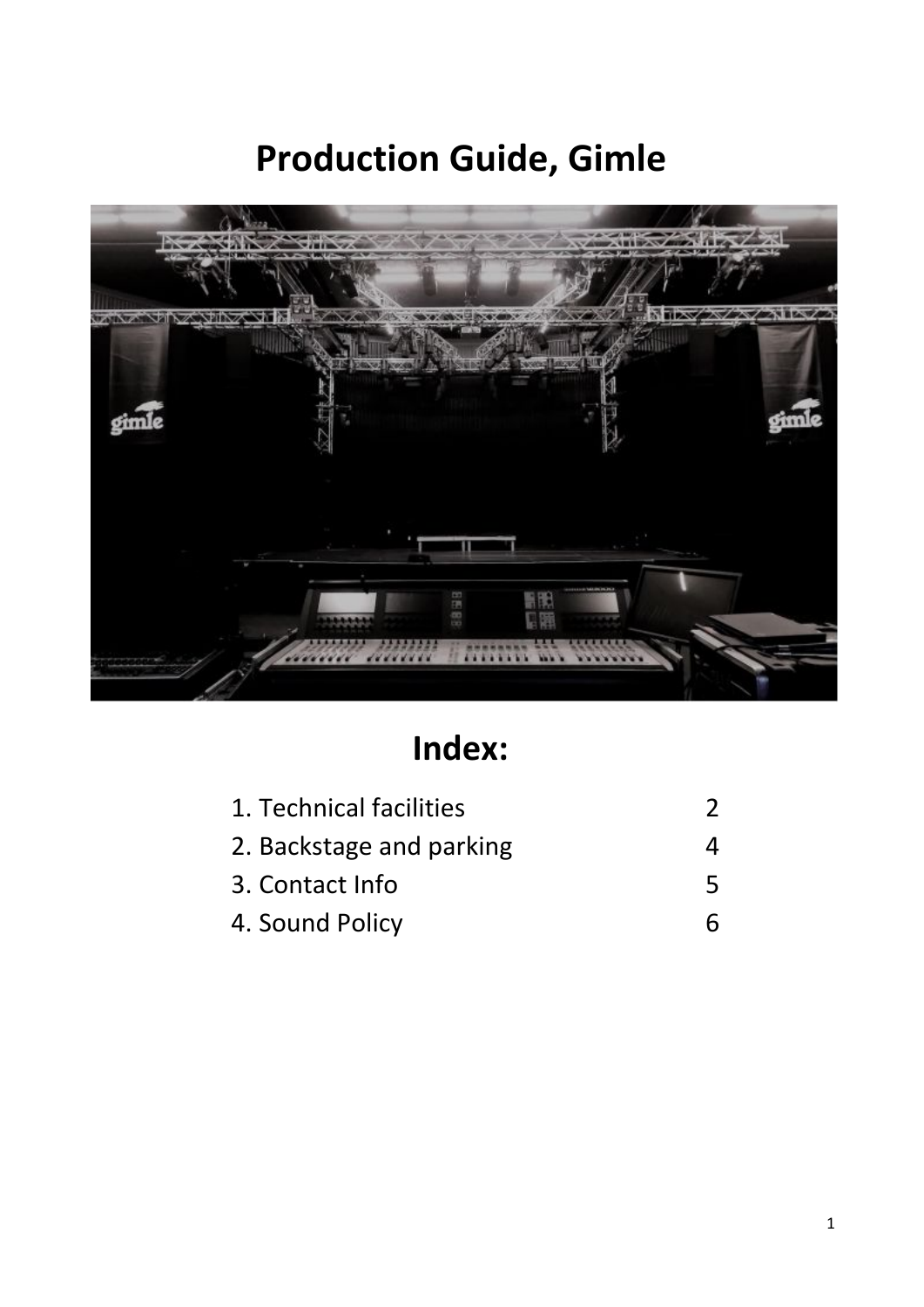## **1. Technical Facilities**

### **Stage Specs**

Stage dimensions: approx.. B8m x D4m x H0.8m Clearence: approx. 3,5 meters

Gimles main stage is build within an old water tank so the she stage is rounded in the back to accommodate the wall of the of the room. If the artist wishes to change the dimensions or the placement of the stage, change the light rig, or other production related modifications. unless otherwise agreed upon beforehand, all related expenses in personnel and materials or otherwise, will be charged to the artist. The expenses for any such modifiction will be determined by Gimles head of production and can be withheld from the artist payment or charged separately in agreement with the artist.

To ensure the highest quality show production, technical riders, stageplot and input list must be forwarded to Gimles production coordinator: Victoria Lynderup, victoria@gimle.dk no later than 3 weeks before show date.

Upon request the venue can provide safety barriers. However this must be agreed upon before show by both parties. The expense of setting up safety barriers is covered by the artist. Contact production coordinator Victoria Lynderup at victoria@gimle.dk

The artist will generally be required to use the house PA and sound equipment. Use of own PA is generally not accepted. If the artist wishes to bring their own sound or light consoles this must coordinated with Gimles production coordinator Victoria Lynderup at victoria@gimle.dk

Any expenses in relation with this is paid by the artist. If the artist needs extra equipment not described in this production guide, the venue will help with rental. The rental cost will be covered by the artist.

### **Sound Specs**

#### **Main Stage (Tanken)**

| FOH: | SOUNDCRAFT VI3000 WITH STAGERACK 48 CHANNELS SOUNDCRAFT<br>REALTIME RACK M2000<br>$M2000 + TC2290 + 2 X DBX 160A$ |
|------|-------------------------------------------------------------------------------------------------------------------|
| PA:  | 4 x D&B 24s på D20 amp.<br>4 x D&B Vsubs på D80 amp.                                                              |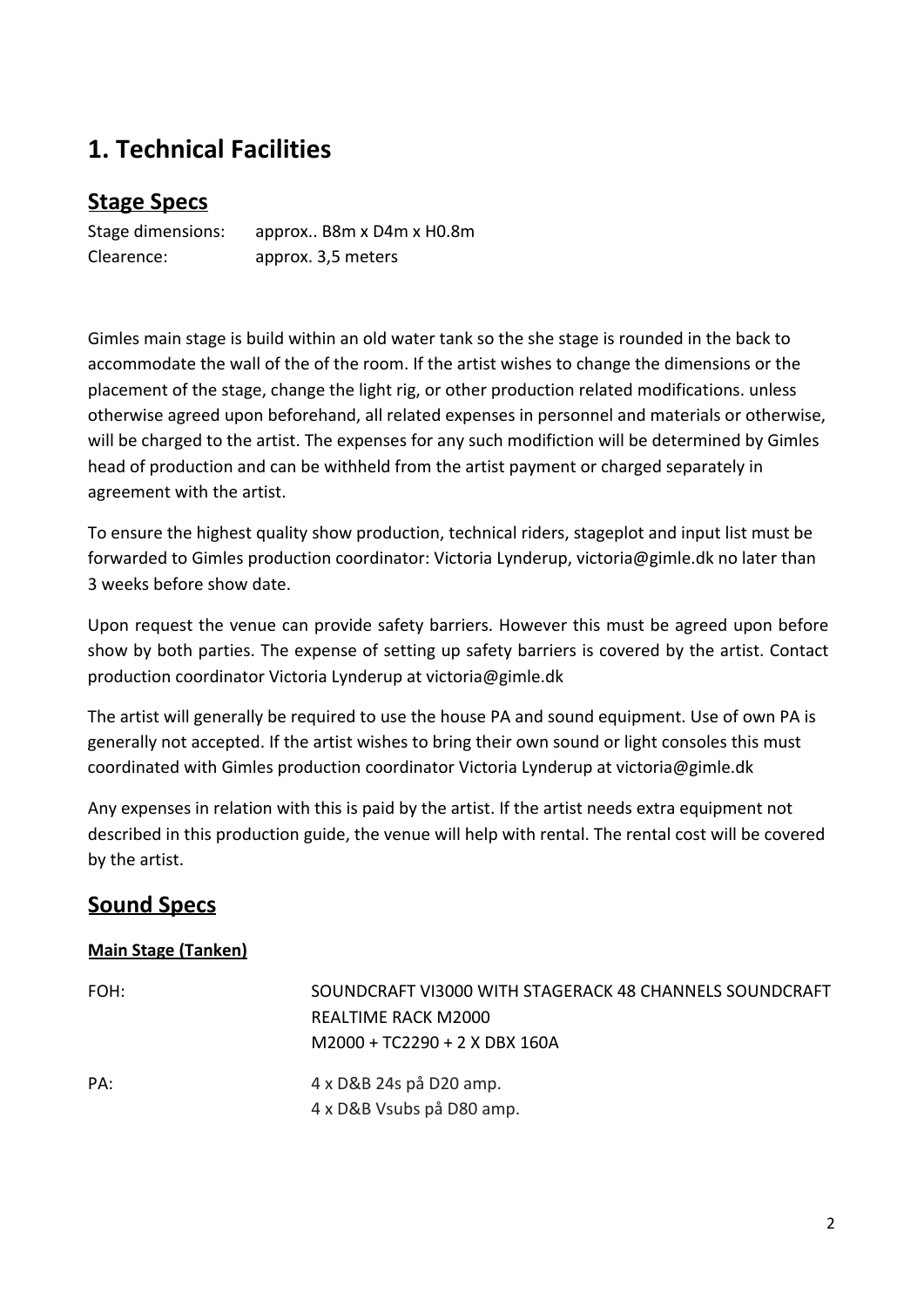|           | 2 x D&B 10S som out fill på D20 amp.     |
|-----------|------------------------------------------|
|           | 1 x D&B 24SD som center fill på D20 amp. |
| Monitors: | 8 x D&B max2 monitor på D20 amp.         |

### **Basement (Small Stage)**

| FOH:        | SOUNDCRAFT VI1 WITH STAGERACK 32 CHANNEL                                                                                                                                    |
|-------------|-----------------------------------------------------------------------------------------------------------------------------------------------------------------------------|
| PA:         | 2 x D&B Q7 on D12 AMP + 2 x QSUB ON D12                                                                                                                                     |
| MONITOR:    | 4 x D&B MAX on D12 AMPS                                                                                                                                                     |
| <b>Mics</b> | 9 x SHURE BETA58<br>3 x SHURE SM58<br>12 x SHURE SM57<br>3 x SHURE BETA52A<br>1 x SHURE BETA91<br>7 x SENNHEISER E604<br>2 x SENNHEISER E609<br>4 x RØDE NT5<br>2 x AKG 414 |
|             | 10 x DIV DI BOXES                                                                                                                                                           |

#### **AV Specs:**

| Projector | Panasonic vz580 wuxga     |
|-----------|---------------------------|
| Screen    | Motorscreen 3,65m x 2,75m |

### **DJ gear:**

| Player | 2 x Pioneer CDJ-2000 Nexus |
|--------|----------------------------|
| Mixer  | 1 x Pioneer DJM-900 Nexus  |

# **Light**

| Overhead: | 40 x Robe Parfect100 in mode 2 (9 chanels)       |
|-----------|--------------------------------------------------|
|           | 6 x Robe Robin DLX profil in mode 2 (25 chanels) |
|           | 2 x Martin atomic 3000 (4 kanaler)               |
|           | 4 x Spotlight FredneLED (1 kanal) house light    |
|           | 2 x 4-lite blinder                               |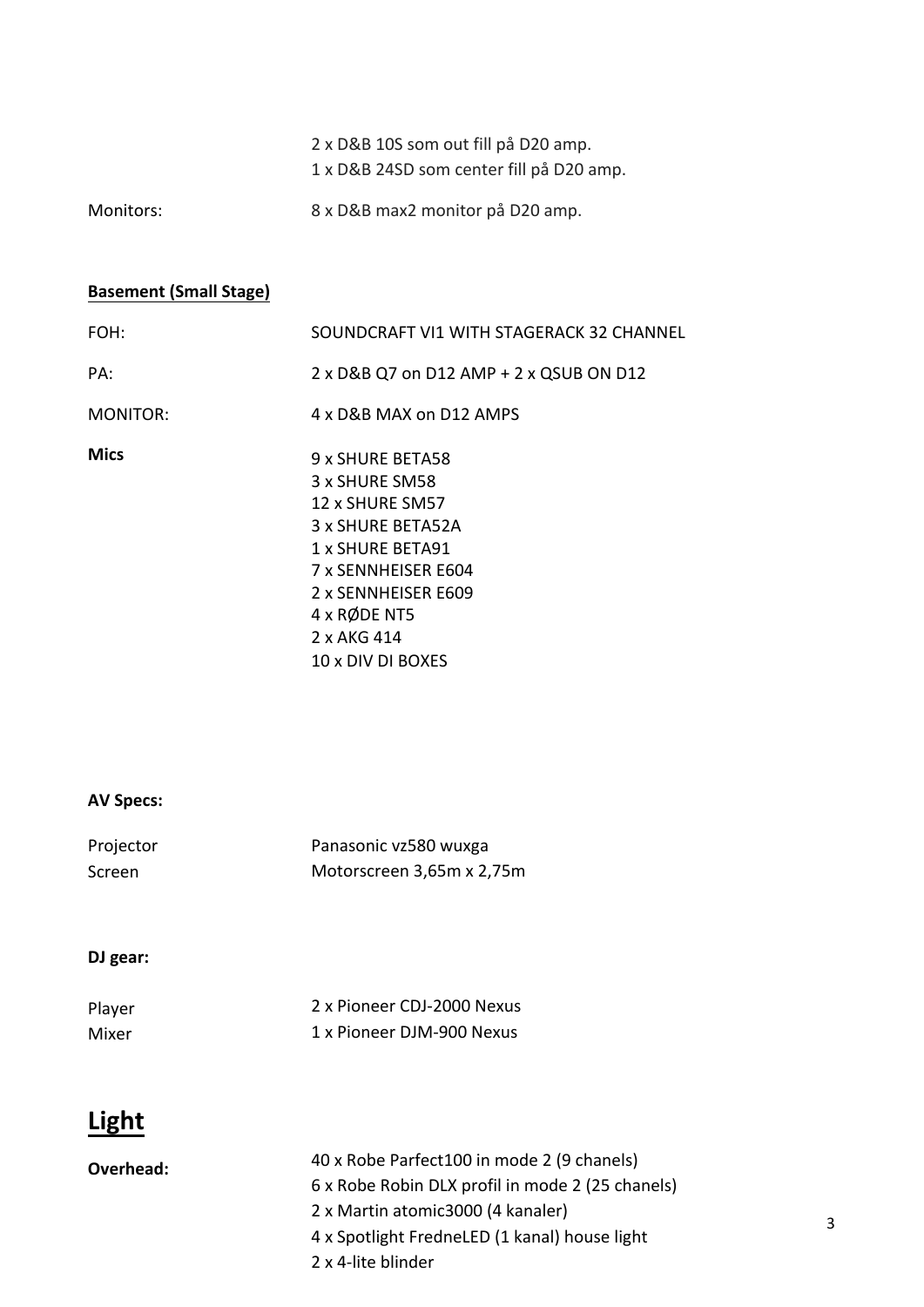| Front:   | 8 x Robe Parfect100 i mode 2 (9 kanaler) med 20 graders filter<br>3 x Altman phoenix profil (5 kanaler) RGBWD 36 grader |
|----------|-------------------------------------------------------------------------------------------------------------------------|
| Console: | Chamsys MagicQ pro MQ100 (year 2012)                                                                                    |
| Power:   | $2 \times 3 \times 16$ A CEE<br>1x 3x32A CEE<br>1 x 3x63A CEE                                                           |

**The complete lighting patch can be found here:** <https://gimle.dk/om-gimle/teknisk-info>

For more information about sound and light contact:

Mark Damgaard-Ford

Tlf: 29383831 eller mail: [mark@gimle.dk](mailto:mark@gimle.dk)

### **2. Backstage and parking**

#### **Backstage**

Gimle has 2 connected backstage rooms. If seperate rooms are required this can be coordinated with Victoria Lynderup, victoria@gimle.dk.

The rooms are equipped with toilets, bath, mirrors, iron and ironing boad, stocked refrigerator, lounge area with TV, Playstation, VHS tapes, boardgames and dining table.

The rooms are locked at all times.

#### **Parking**

There is limited parking options at the venue. If the Artist arrives with more vehicles than there is room for at the venue, the venue rep will guide to an alternative parking location nearby.

The nearest parking is at Kildegården (4 hour limit) or Roskilde Kongrescenter. (Unlimited parking)

#### **Nightliner**

There is room for one nightliner with external power supply at the venue.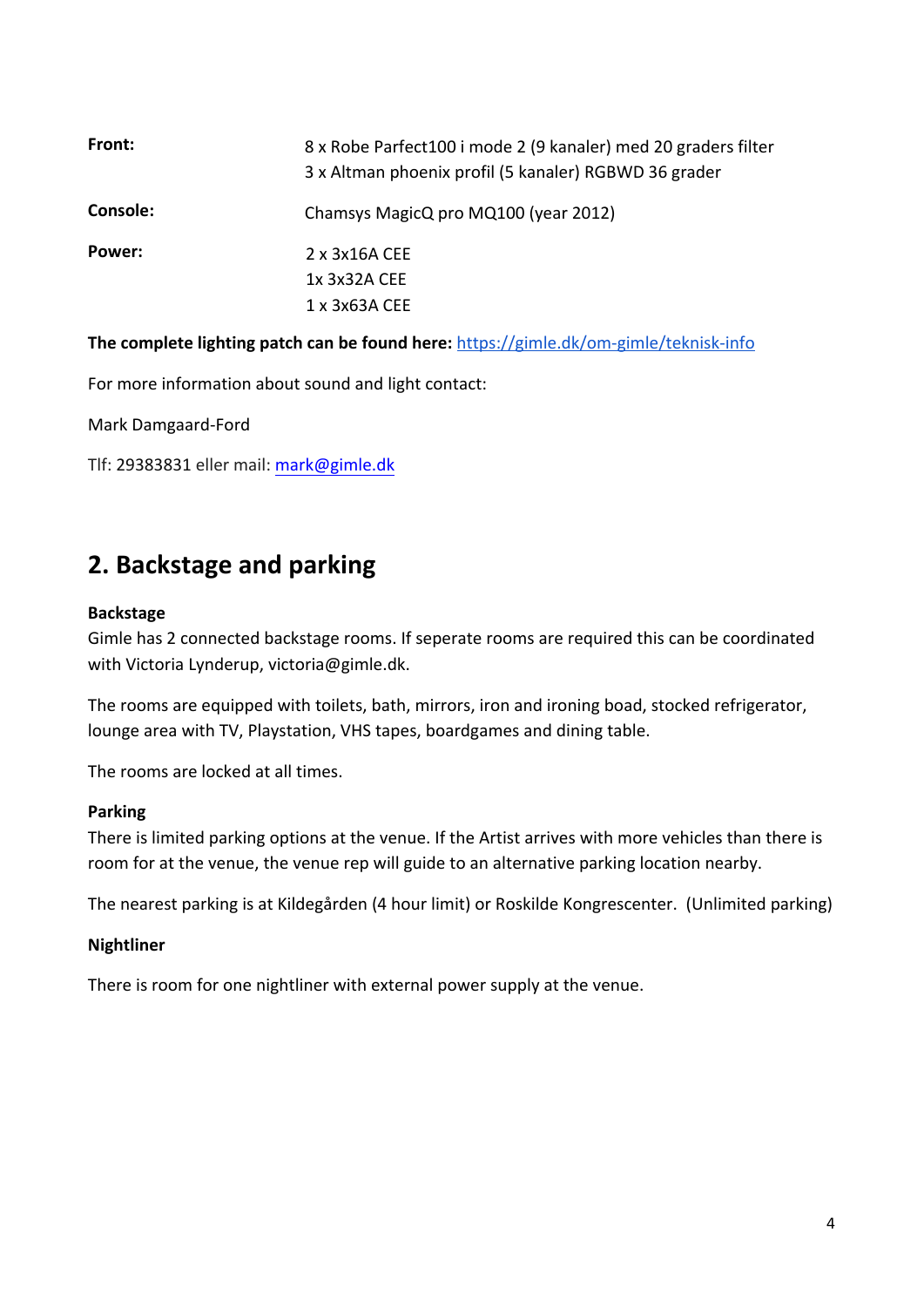## **3. Contact information**

#### **Venue address:**

All concerts will be held at following address unless otherwise agreed upon.

Gimle

Helligkorsvej 2 4000 Roskilde

#### **Info:**

| Web:         | www.gimle.dk                           |
|--------------|----------------------------------------|
| Phone:       | +45 46371982                           |
| Facebook:    | https://www.facebook.com/GimleRoskilde |
| Google Maps: | https://goo.gl/maps/kUXop              |

#### **Promoter**

Unless otherwise agreed upon the promoter for the event is:

#### Gimle

Helligkorsvej 2 4000 Roskilde [www.gimle.dk](http://www.gimle.dk/) tlf: +45 46371982

**Invoices should be directed to:** faktura@gimle.dk

#### **Booking:**

Lauge Hede Kjærum phone: +45 31274647 mail: [lauge@gimle.dk](mailto:lauge@gimle.dk)

#### **Production:**

Victoria Lynderup Phone: +45 28407798 mail: victoria[@gimle.dk](mailto:anne@gimle.dk)

#### **Marketing:**

Maria Grongstad mail: [mariag@gimle.dk](mailto:mariag@gimle.dk)